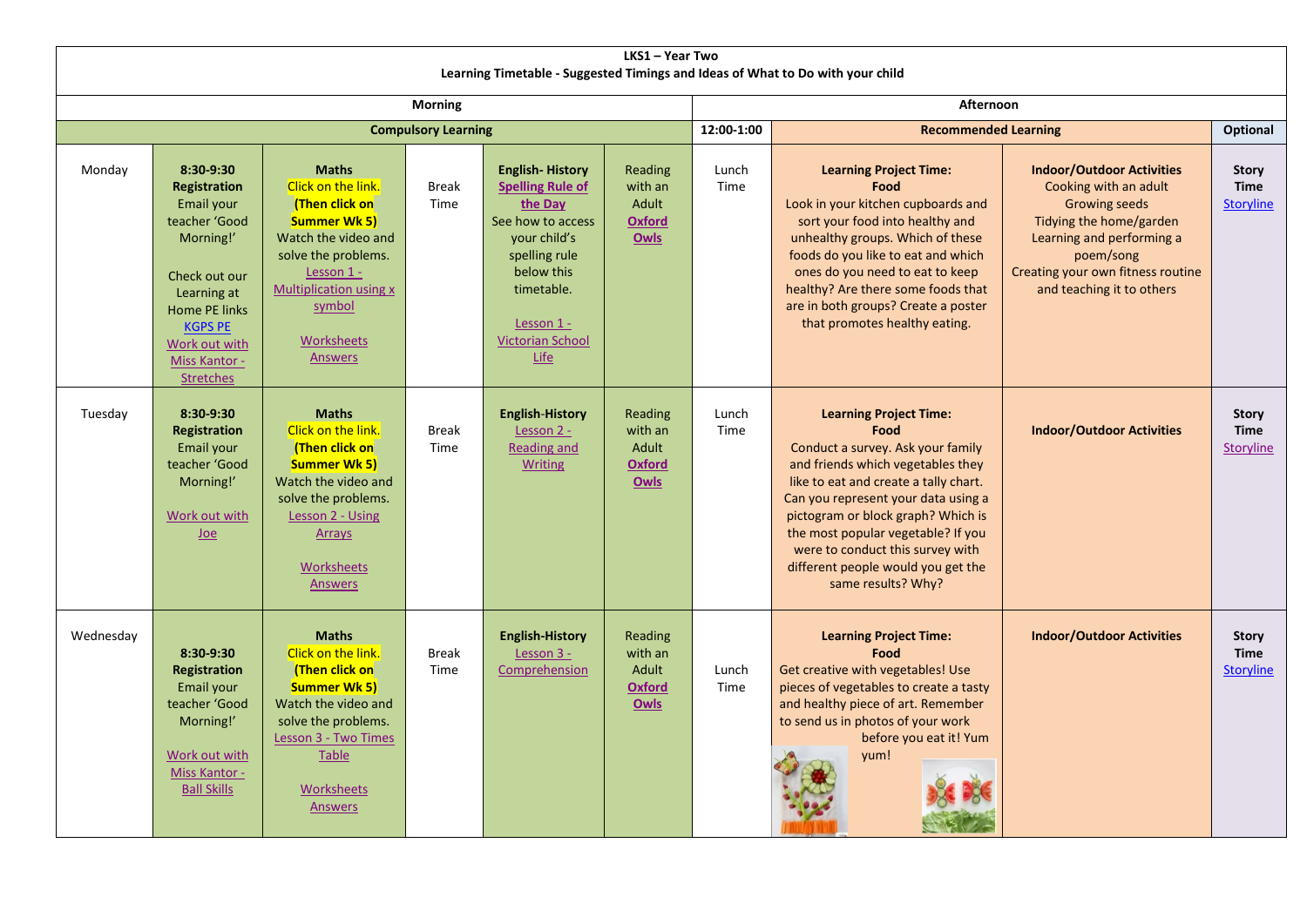| Thursday | $8:30-9:30$<br>Registration<br>Email your<br>teacher 'Good<br>Morning!'<br>Work out with<br><b>Anthony - Ball</b><br><b>Skills</b> | <b>Maths</b><br>Click on the link.<br>(Then click on<br><b>Summer Wk 5)</b><br>Watch the video and<br>solve the problems.<br>Lesson 4 - Five Times<br>Table<br>Worksheets<br><b>Answers</b> | <b>Break</b><br>Time | <b>English-History</b><br>Lesson 4 - Diary<br>Entry                                                                                                                                                          | Reading<br>with an<br>Adult<br><b>Oxford</b><br>Owls        | Lunch<br>Time | <b>Whole School Project</b><br>This week we celebrate World<br>Environment Day. Check out Ms.<br>Chorekdjian's competition by clicking<br>on the link below.<br><b>Commonwealth Competition</b> | <b>Indoor/Outdoor Activities</b> | Story<br><b>Time</b><br><b>Storyline</b>        |
|----------|------------------------------------------------------------------------------------------------------------------------------------|---------------------------------------------------------------------------------------------------------------------------------------------------------------------------------------------|----------------------|--------------------------------------------------------------------------------------------------------------------------------------------------------------------------------------------------------------|-------------------------------------------------------------|---------------|-------------------------------------------------------------------------------------------------------------------------------------------------------------------------------------------------|----------------------------------|-------------------------------------------------|
| Friday   | $8:30-9:30$<br>Registration<br>Email your<br>teacher 'Good<br>Morning!'<br>Work out with<br><b>Joe</b>                             | <b>Maths</b><br>Click on the link.<br>(Then click on<br><b>Summer Wk 5)</b><br>Watch the video and<br>solve the problems.<br>Lesson 5 - Friday<br>Challenge!                                | <b>Break</b><br>Time | <b>English</b><br>If you have any<br>extra time you<br>could practise<br>five/ten spellings<br>from your list in<br>your school<br>planner and aim<br>to include them in<br>your writing in<br><b>Pobble</b> | Reading<br>with an<br>Adult<br><b>Oxford</b><br><b>Owls</b> | Lunch<br>Time | <b>PSHE</b><br><b>BBC PSHE</b><br>French<br><b>BBC French</b>                                                                                                                                   | <b>Indoor/Outdoor Activities</b> | <b>Story</b><br><b>Time</b><br><b>Storyline</b> |

**Additional Learning Resources that families may want to engage with:**

#### **Oxford Owl for reading, spelling and maths:**

• Time to read! Why not read one of the e-books from the book library. Log in to choose a book. You can read a wider range of books and select one for your age band or challenge yourself with one above. **Use the log in and password details sent via parent mail**. There is also extra spelling and grammar practice too!

Click[: https://www.oxfordowl.co.uk/](https://www.oxfordowl.co.uk/)

- Select log in
- When the website opens, select "My class login"



Enter username and password and choose from options available to read an e-book

Practise spelling rule! To access the spelling rule please click the link below and then follow these steps.

### Click[: https://www.oxfordowl.co.uk/](https://www.oxfordowl.co.uk/)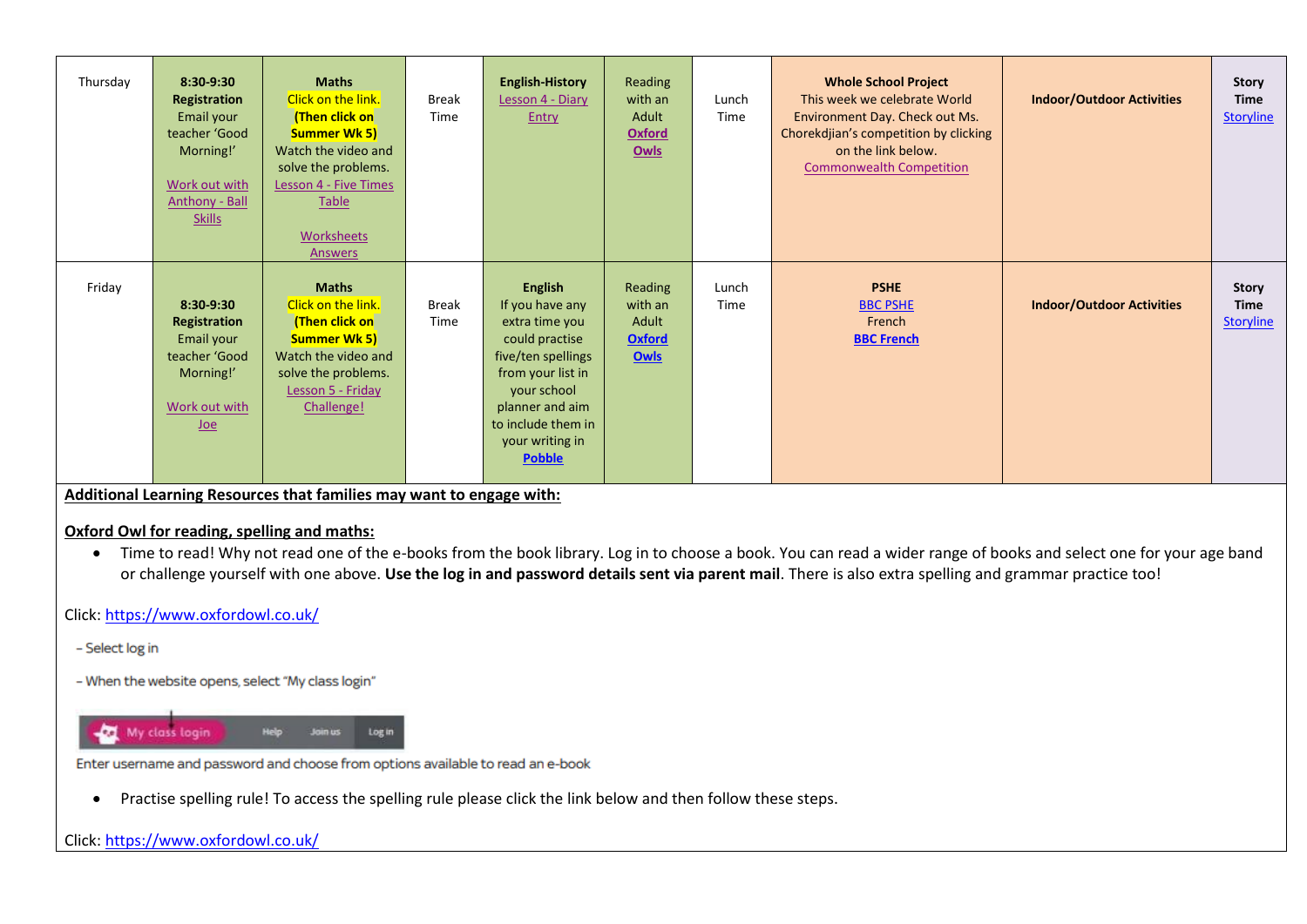- My Class Login.
- Read, Write Inc Spelling
- Extra Practice Zone
- Year Group
- Click on 'Activity' to open up a spelling rule. Practise one spelling rule each time.

## **Pobble 365 - for Creative writing:**

 Why not escape from your daily routine and immerse yourself into an imaginary world! Use the fantastic pictures in the Pobble 365 link below to write your own story! Bring it to school to share with your class. <http://www.pobble365.com/>

### **Mathematics:**

- Click on the WRM link, go to the lesson for each day, watch the video with your child and then have a go at solving the problems.
- In order to help develop your child's fluency with number, encourage them to practise their number facts daily. The following websites will help support this. Hit the [Button](https://www.topmarks.co.uk/maths-games/hit-the-button) [Daily Arithmetic](https://www.topmarks.co.uk/maths-games/daily10)
- Solve a maths problem and submit your solution! **<https://nrich.maths.org/>**

# **Revision and learning interesting facts:**

- Use BBC Bitesize to help with your homework, revision and learning. Find free videos, step-by-step guides, activities and quizzes by level and subject. <https://www.bbc.co.uk/bitesize/levels/z3g4d2p>
- Watch CBBCNewsround and discuss current affairs.

### **[CBBCNewsround](https://www.bbc.co.uk/newsround)**

Learn a poem and perform it to an audience. Write your own poem!

### [Poetry4kids](https://www.poetry4kids.com/)

### **Food**

**The project this week aims to provide opportunities for your child to learn more about food. Learning may focus on where different foods originate from, what makes a healthy meal, opportunities to cook etc .**

Balanced diet: Show your child this [video](https://www.bbc.co.uk/bitesize/topics/zv4cwmn/resources/1) about how to have a balanced diet. Play these [games](http://resources.hwb.wales.gov.uk/VTC/healthy_eating/eng/Introduction/default.htm) about healthy eating. Look in the kitchen to see if you can create an A-Z list of foods.

**Fruit and vegetables** - Draw pictures of fruit and vegetables in your house. Label the fruit and vegetables and place in alphabetical order.

**Healthy lunchbox:** can you play thi[s game](http://archive.foodafactoflife.org.uk/Activity.aspx?siteId=14§ionId=61&contentId=56) and make a healthy lunchbox?

**Traditional food:** Many cultures have various dishes of food to celebrate their festivals. Find out about a festival and compare it to a different festival. What are the similarities? What are the differences? How is the food prepared? Do you have any traditional food you enjoy with your family?

Restaurant: Can you plan a menu? Think about what you would like to have on your menu. Can you design a menu for a menu for a menu for a vegan? Will you have options on your menu for people who have allergies? Look around the house for any leaflets or take away menus. What price is the food? Can you do any meal deals?